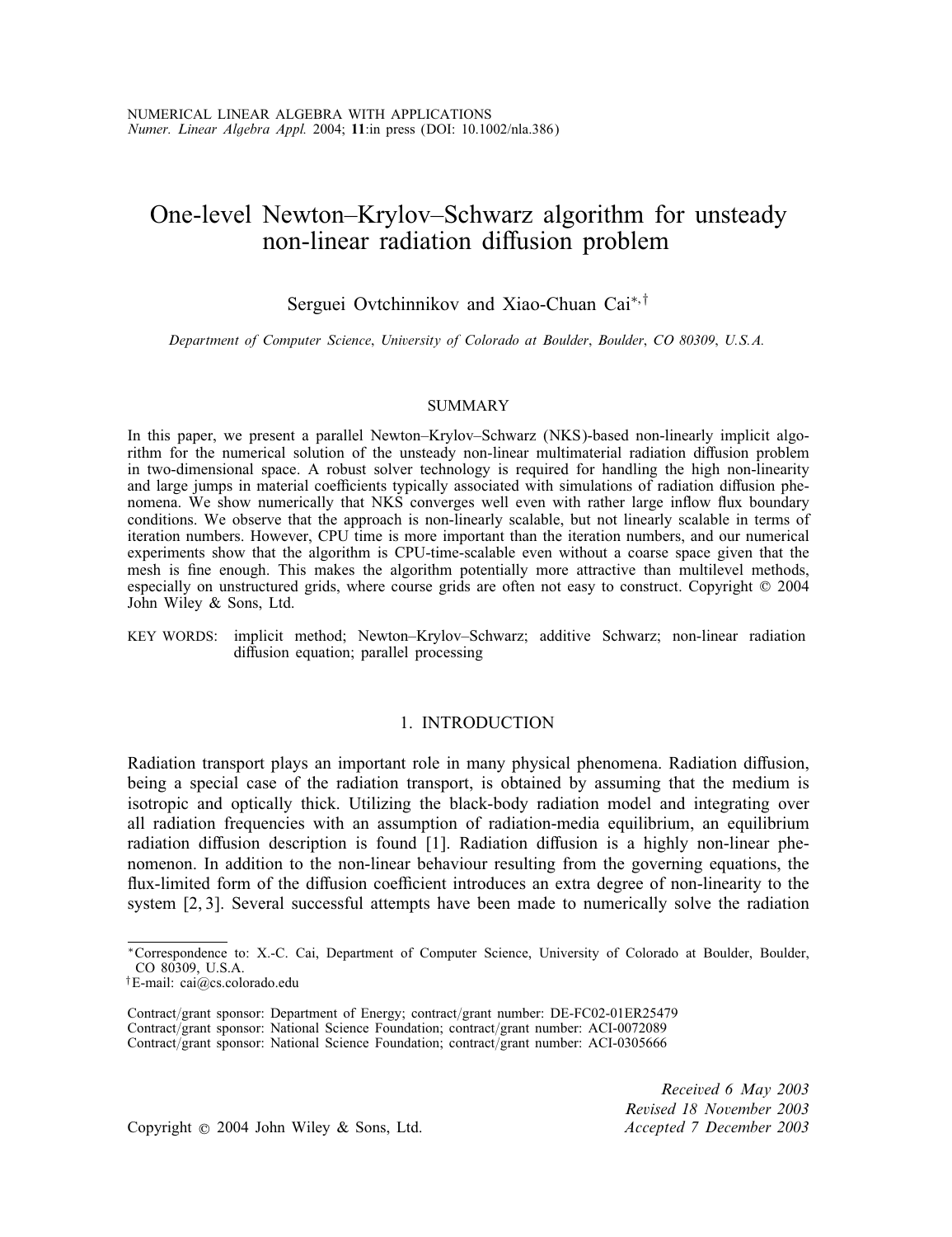diffusion equations  $[1, 4-9]$ . A typical implementation takes advantage of the multigrid approach combined with some variant of Newton's method. The time derivative is often dealt with by using either an implicit backward Euler or a Crank–Nicolson scheme. In this paper, we study a one-level Newton–Krylov–Schwarz (NKS) [10] method and speculate that the single mesh method has certain advantages over methods that require multiple meshes in order to achieve the optimal convergence and scalability when the number of processors is large. As is known, optimal choices of the courser meshes may not be easy to obtain for an unstructured mesh. In addition, multiple meshes may not be easy to implement on parallel computers.

Integration of the radiation diffusion equations is a computationally intensive task. Parallel processing has to be applied in order to attain the computational practicality in realistic settings. In this work, we use an overlapping additive Schwarz domain decomposition [18] to divide the computational domain and partition the work-load among multiple processors. Our approach is based on a backward Euler time discretization combined with an inexact Newton method for solving the non-linear algebraic systems. The Jacobian linear systems are solved with an additive Schwarz preconditioned restarted GMRES. We study the scalability of our implementation and its parallel performance. In the parallel implementation we use the Portable Extensible Toolkit for Scientific computation (PETSc) package available as an open source software from the Argonne National Laboratory [11].

The rest of the paper is organized as follows. In Section 2, we discuss a model radiation diffusion equation and its discretization. In Section 3, we introduce a parallel one-level Newton–Krylov–Schwarz method. Section 4 is devoted to numerical experiments and parallel performance of the NKS method. Finally, in Section 5, we conclude the paper with several remarks.

#### 2. A MODEL PROBLEM

In a wide variety of applications, radiation diffusion is essential to our understanding of the underlying physics, for example, in the modelling of the interior of the Sun and in the modelling of the processes taking place during a nuclear blast. Radiation diffusion can be posed in several forms. One of the possible approaches [1] is to start with the equations of non-equilibrium radiation diffusion:

$$
\frac{\partial E}{\partial t} = \nabla \cdot \left(\frac{c}{3\kappa} \nabla E\right) + c\kappa (aT^4 - E)
$$
  

$$
\frac{\partial C_v T}{\partial t} = c\kappa (E - aT^4)
$$
 (1)

where  $\kappa$  is the opacity, a is the Stefan–Boltzmann constant, c is the speed of light, E is the radiation energy, T is the material temperature and  $C_v$  is the heat capacity of the medium. The first equation in  $(1)$  is the energy equation, and the second one provides an expression for the material temperature. For the sake of simplicity, we assume that  $C_v = a = 1$  and  $c = 3$ . Furthermore, assuming that the material temperature is in equilibrium with the radiation energy

$$
E = aT^4
$$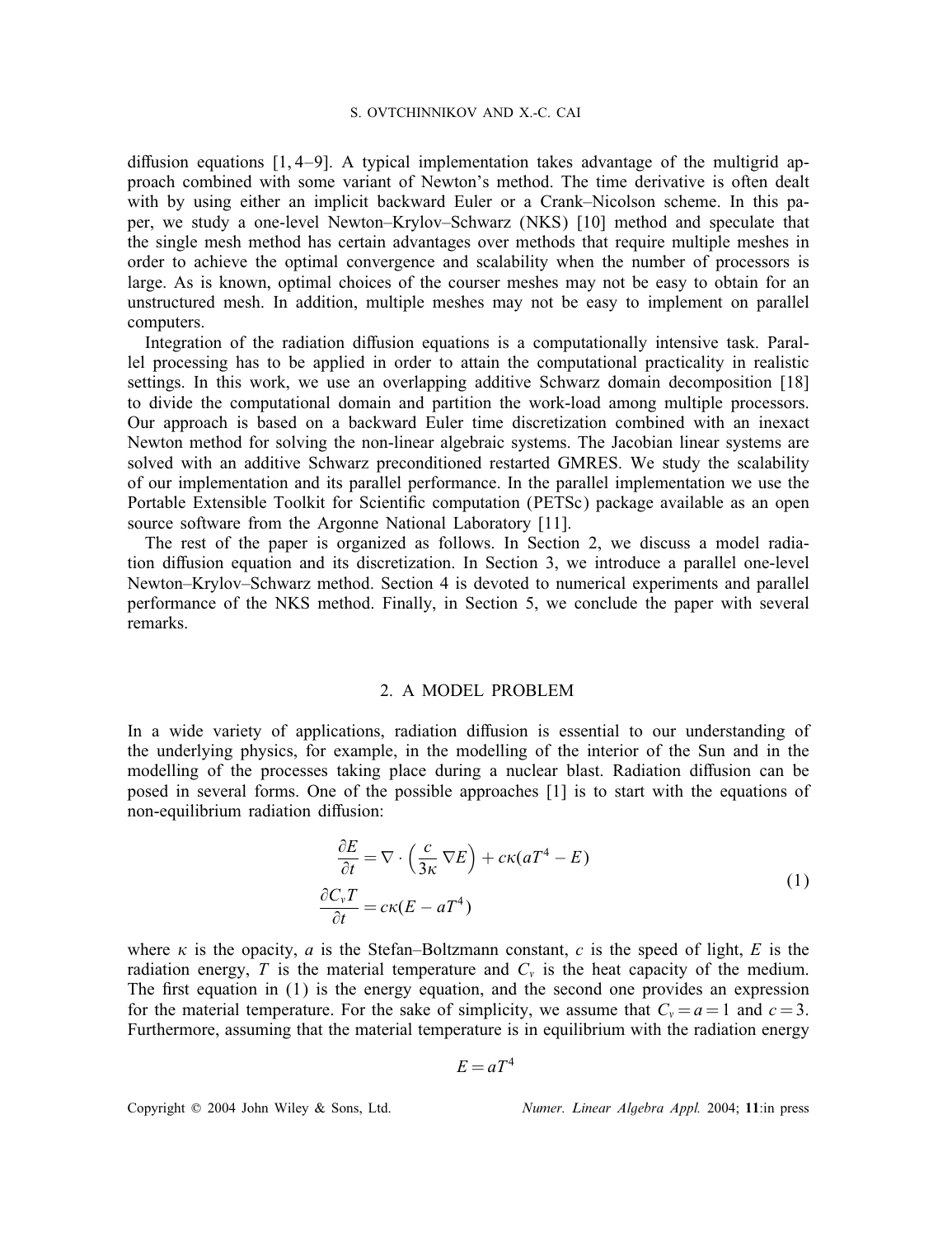and that the opacity has the form

$$
\kappa = T^{-3}
$$

we can simplify the system of equations (1) to a scalar equation

$$
\frac{\partial(\alpha + (1 - \alpha)E^{-3/4})E}{\partial t} = \nabla \cdot (D(E)\nabla E)
$$
 (2)

where

$$
D(E) = Z^{\beta} E^{3/4}
$$

Equation  $(2)$  signifies that there are two important limits:  $(a)$  the energy of the system is dominated by the material energy; and (b) the energy of the system is dominated by the radiation energy. In our study we set  $\alpha = 1$  considering only the case when the energy of the system is dominated by the radiation energy. We experiment with a multimaterial model, where the opacity depends on the atomic number  $Z$  of the medium. Therefore, the diffusion coefficient  $D(E)$  is also a function of the atomic number. In our experiments we set  $\beta = -3$ . The spatial distribution of Z will be introduced later in the paper.

In the above formulation the diffusion coefficient may lose its physical meaning because there is nothing in the functional form of the coefficient to prevent transport phenomena occurring faster than the maximum speed in the media (the speed of light). Following [1], we use a flux-limited diffusion in the following form:

$$
D_L(E) = \frac{1}{1/D(E) + |\nabla E|/E}
$$

Now, replacing  $D(E)$  in (2) by  $D<sub>L</sub>(E)$ , we obtain

$$
\frac{\partial E}{\partial t} = \nabla \cdot \left( \frac{1}{Z^{-\beta} E^{-3/4} + |\nabla E| / E} \cdot \nabla E \right)
$$
(3)

Solving (3) is the main focus of the paper. Let  $E = E(x, y, t)$  with  $(x, y) \in \Omega$  and  $t \in [0, T]$ . We only consider a simple two-dimensional case, where  $\Omega = [0, 1] \times [0, 1]$ . The initial and boundary conditions are given as follows. On the top and the bottom boundaries of the domain, we assume

$$
\frac{\partial E}{\partial n} = 0 \quad \text{when } y = 0 \text{ or } y = 1 \tag{4}
$$

and on the left and the right boundaries of the domain, we assume

$$
\frac{1}{4}E + \frac{1}{2}D_L(E)\frac{\partial E}{\partial x} = E_{\text{flux}} \quad \text{when } x = 0 \text{ or } x = 1 \tag{5}
$$

We also assume the initial condition

$$
E(x, y, 0) = 1 \quad \text{for any } (x, y) \in \Omega
$$

In the rest of this section, we briefly describe the time and space discretization schemes. Based on the results of Reference [1], explicit schemes are not practical because of the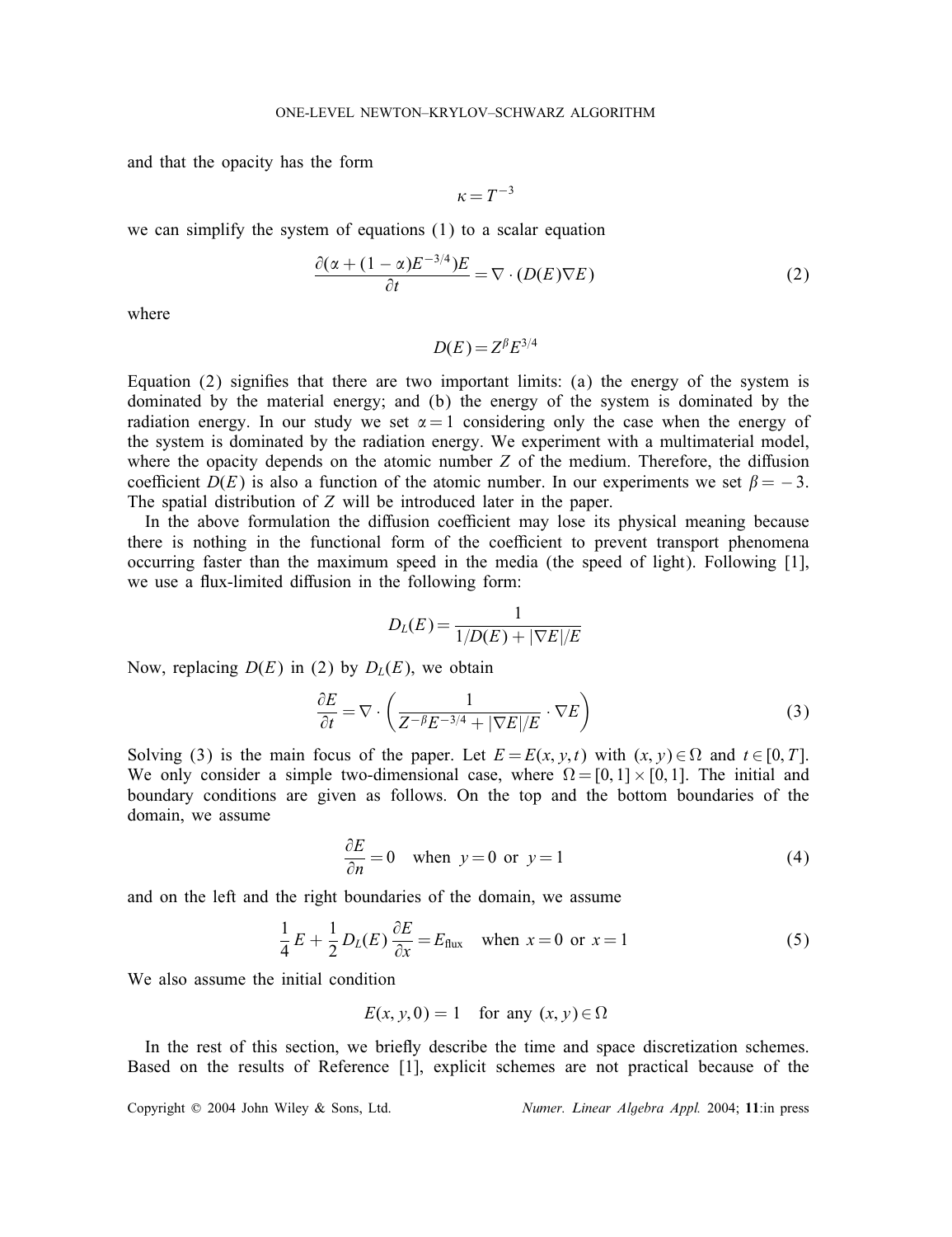restrictive nature of the stability-based time-step control. Therefore, we use an implicit backward Euler scheme for the time integration with a fixed time step size  $\Delta t$ ,

$$
\frac{E^{n+1} - E^n}{\Delta t} = \nabla \cdot (D_L(E^{n+1}) \nabla E^{n+1}), \quad n = 0, 1, \dots
$$
 (6)

Here  $E^0 = E(\cdot, \cdot, 0)$ . We discretize the spatial part of the radiation diffusion equation using a standard five-point finite difference method on a uniform grid of size h in both x and y directions. More precisely, at a given interior mesh point  $(i, j)$ , we take

$$
(\nabla(D_L(E)\nabla E))_{i,j} \approx \frac{1}{h} \left( D_L^{i+1/2,j} \frac{E_{i+1,j} - E_{i,j}}{h} - D_L^{i-1/2,j} \frac{E_{i,j} - E_{i-1,j}}{h} - \right) + \frac{1}{h} \left( D_L^{i,j+1/2} \frac{E_{i,j+1} - E_{i,j}}{h} - D_L^{i,j-1/2} \frac{E_{i,j} - E_{i,j-1}}{h} \right)
$$
(7)

Here the 'half-point'  $D_L^{i+1/2,j}$  is defined as follows:

$$
D_L^{i+1/2,j} = \frac{1}{1/D^{i+1/2,j} + (|E_{i+1,j} - E_{i,j}|/h)/((E_{i+1,j} + E_{i,j})/2)}
$$
(8)

where

$$
D^{i+1/2,j} = \frac{2D(E_{i+1,j})D(E_{i,j})}{D(E_{i+1,j}) + D(E_{i,j})}
$$

is taken as the harmonic mean value. The schemes at other half-points are similar. Let  $M_{x}$ and  $M_y$  be the numbers of mesh points in x and y directions. The boundary conditions are discretized using

$$
\frac{1}{4}E_{0,j} + \frac{1}{2}D_L(E_{0,j})\frac{E_{1,j} - E_{0,j}}{h} = -E_{\text{influx}}
$$

$$
\frac{1}{4}E_{M_x-1,j} + \frac{1}{2}D_L(E_{M_x-1,j})\frac{E_{M_x-2,j} - E_{M_x-1,j}}{h} = E_{\text{outflux}}
$$

$$
E_{i,0} - E_{i,1} = 0
$$

$$
E_{i,M_y-1} - E_{i,M_y-2} = 0
$$

for the left, right, bottom and top boundaries, respectively. The corner points are ignored in the computation.  $D_L(E_{0,i})$  and  $D_L(E_{M_x-1,i})$  are given by

$$
D_L(E_{0,j}) = \frac{1}{1/D^{0,j} + |E_{1,j} - E_{0,j}|/h/E_{0,j}}
$$

and

$$
D_L(E_{M_x-1,j}) = \frac{1}{1/D^{M_x-1,j} + |E_{M_x-2,j} - E_{M_x-1,j}|/h/E_{M_x-1,j}}
$$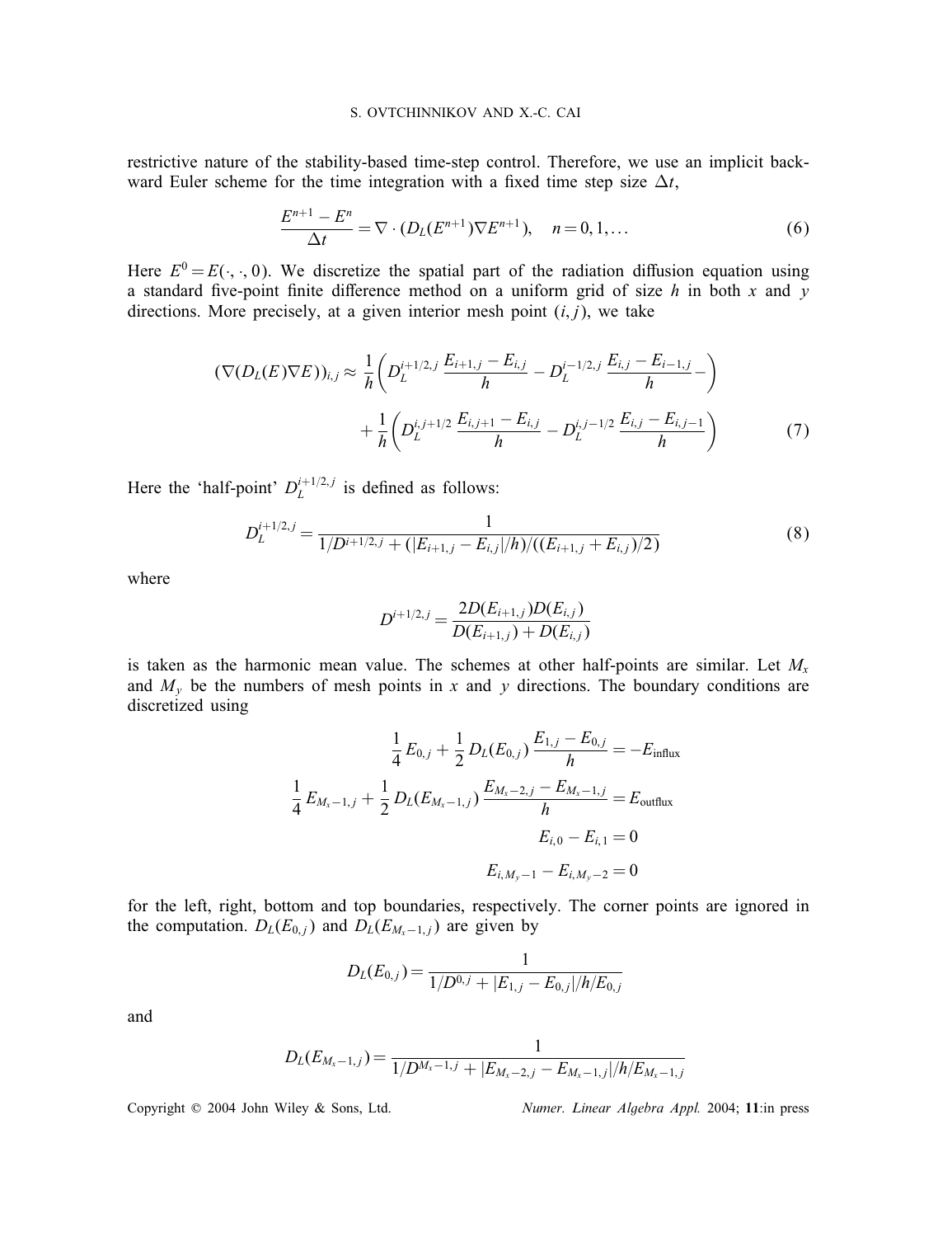respectively. Combining time and space discretizations, and using a natural ordering of the mesh points, we obtain a non-linear system of equations that needs to be solved at every time step:

$$
(E^{n+1} - \Delta t \nabla \cdot D_L (E^{n+1}) \nabla E^{n+1} - E^n)_{i,j} = 0 \tag{9}
$$

In the remaining part of the paper, we will denote such a non-linear system of equations as

$$
F(E) = 0 \tag{10}
$$

Note that the absolute value function that appears in (8) and the discontinuous atomic coef ficient  $Z$ , to be specified explicitly later in the paper, make the non-linear algebraic system non-differentiable and difficult to solve using a Newton-type method in which some kind of derivative information is necessary. In this paper, we construct the Jacobian matrix of  $F$  using a multi-coloured finite difference method introduced in Reference [12].

## 3. ONE-LEVEL NEWTON–KRYLOV–SCHWARZ METHOD

The family of Newton–Krylov–Schwarz (NKS) methods is a general-purpose parallel algorithm for solving systems of non-linear algebraic equations. NKS, as its name suggests, has three main components: (1) an inexact Newton method for the non-linear systems; (2) a Krylov subspace linear solver for the Jacobian equations (restarted GMRES [13]); and (3) a Schwarz-type preconditioner. We carry out the Newton iterations as following:

$$
E_{k+1} = E_k - \lambda_k J(E_k)^{-1} F(E_k), \quad k = 0, 1, \dots
$$
\n(11)

where  $E_0$  is an initial approximation to the solution and  $J(E_k) = F'(E_k)$  is the Jacobian at  $E_k$ , and  $\lambda_k$  is the steplength determined by a linesearch procedure [14, 15]. The inexactness of Newton's method is reflected in the fact that we do not solve the Jacobian system exactly. The accuracy of the Jacobian solver is determined by some  $\eta_k \in [0, 1)$  and the condition

$$
||F(E_k) + J(E_k) s_k|| \leq \eta_k ||F(E_k)|| \tag{12}
$$

The overall algorithm can be described as follows:

- 1. Inexactly solve the linear system  $J(E_k)s_k = -F(E_k)$  for  $s_k$  using a preconditioned GM-RES(30).
- 2. Perform a full Newton step with  $\lambda_0 = 1$  in the direction  $s_k$ .
- 3. If the full Newton step is unacceptable, we backtrack  $\lambda_0$  using the cubic backtracking procedure until a new  $\lambda$  is obtained that makes the  $E_{+} = E_{k} + \lambda_{k} s_{k}$  an acceptable step.
- 4. Set  $E_{k+1} = E_+$  and return to step 1 unless a stopping condition has been met.

In step 1 above we use a left-preconditioned GMRES to solve the linear system; i.e. the vector  $s_k$  is obtained by approximately solving the linear Jacobian system

$$
M_k^{-1}J(E_k)s_k = -M_k^{-1}F(E_k)
$$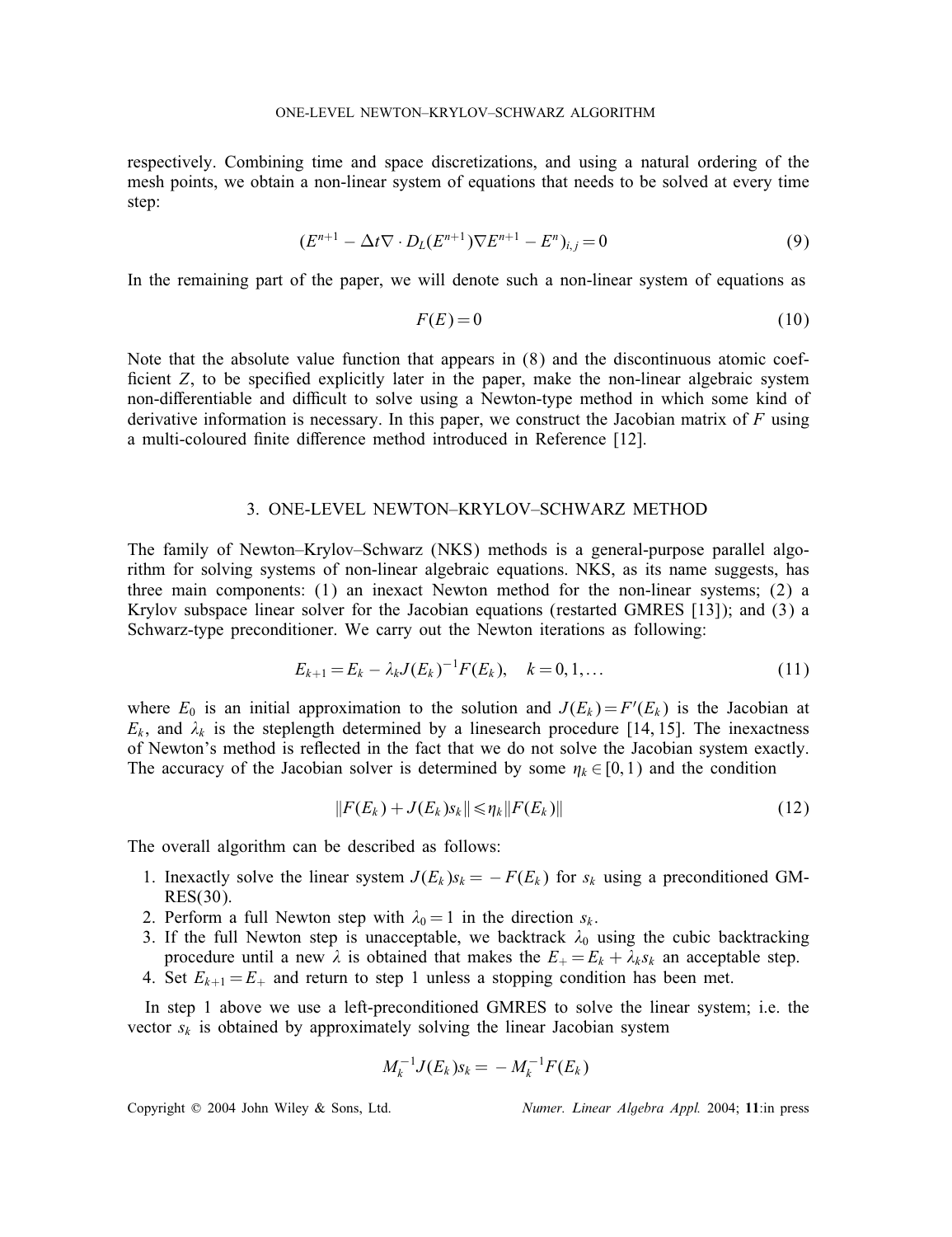#### S. OVTCHINNIKOV AND X.-C. CAI



Figure 1. Decomposition of domain  $\Omega$  with an overlap ovlp. The dashed lines indicate the partition of the domain into non-overlapping substructures  $\Omega_l$  of size  $H_x \times H_y$ , and the innermost solid rectangle indicates an overlapping subdomain  $\Omega'_l$ . The incomplete fine mesh of solid lines illustrates underlying uniform subintervals with mesh size  $h$ .

where  $M_k^{-1}$  is a one-level additive Schwarz preconditioner [18]. To formally define  $M_k^{-1}$ , we need to introduce a partition of  $\Omega$ . We first partition the domain into non-overlapping substructures  $\Omega_l$ ,  $l = 1,...,N$ , as shown in Figure 1. In order to obtain an overlapping decomposition of the domain, we extend each subregion  $\Omega_l$  to a larger region  $\Omega_l$ , i.e.  $\Omega_l \subset \Omega_l'$ . Only simple box decomposition is considered in this paper—all the subdomains  $\Omega_l$  and  $\Omega_l'$ are rectangular and made up of integral numbers of fine mesh cells. The size of  $\Omega_l$  is  $H_x \times H_y$ and the size of  $\Omega'_l$  is  $H'_x \times H'_y$ , where the H's are chosen so that the overlap, ovlp, is uniform in the number of fine grid cells all around the perimeter, i.e.

$$
ovlp = (H'_x - H_x)/2 = (H'_y - H_y)/2
$$

for interior subdomains. For boundary subdomains, we simply cut off the part that is outside  $\Omega$ . Figure 1 illustrates a decomposition with an overlap of four fine mesh cells. On each extended subdomain  $\Omega'_l$ , we construct a subdomain preconditioner  $B_l$ , whose elements are  $B_l^{i,j} = \{J_{ij}\}\$ , where the node indexed by  $(i, j)$  belongs to the interior of  $\Omega'_l$ . The entry  $J_{ij}$  is calculated with finite differences  $J_{ij} = 1/\delta(F_i(E_i + \delta) - F_i(E_i))$ , where  $0 < \delta \ll 1$  is a constant. Homogeneous Dirichlet boundary conditions are used on the internal subdomain boundary  $\partial \Omega'_l \cap \Omega$ , and the original boundary conditions are used on the physical boundary, if present. The additive Schwarz preconditioner can be written as

$$
M_k^{-1} = I_1 B_1^{-1} (I_1)^{\mathrm{T}} + \dots + I_N B_N^{-1} (I_N)^{\mathrm{T}} \tag{13}
$$

Let *n* be the total number of mesh points, and  $n'_l$  the total number of mesh points in  $\Omega'_l$ , then  $I_l$  is an  $n \times n'_l$  extension matrix that extends each vector defined on  $\Omega'_l$  to a vector defined on the entire fine mesh by padding an  $n'_1 \times n'_1$  identity matrix with zero rows. Various inexact additive Schwarz preconditioners can be constructed by replacing the matrices  $B_l$  in (13) with convenient and inexpensive to compute matrices, such as those obtained with incomplete factorizations. In this paper we employ ILU factorizations.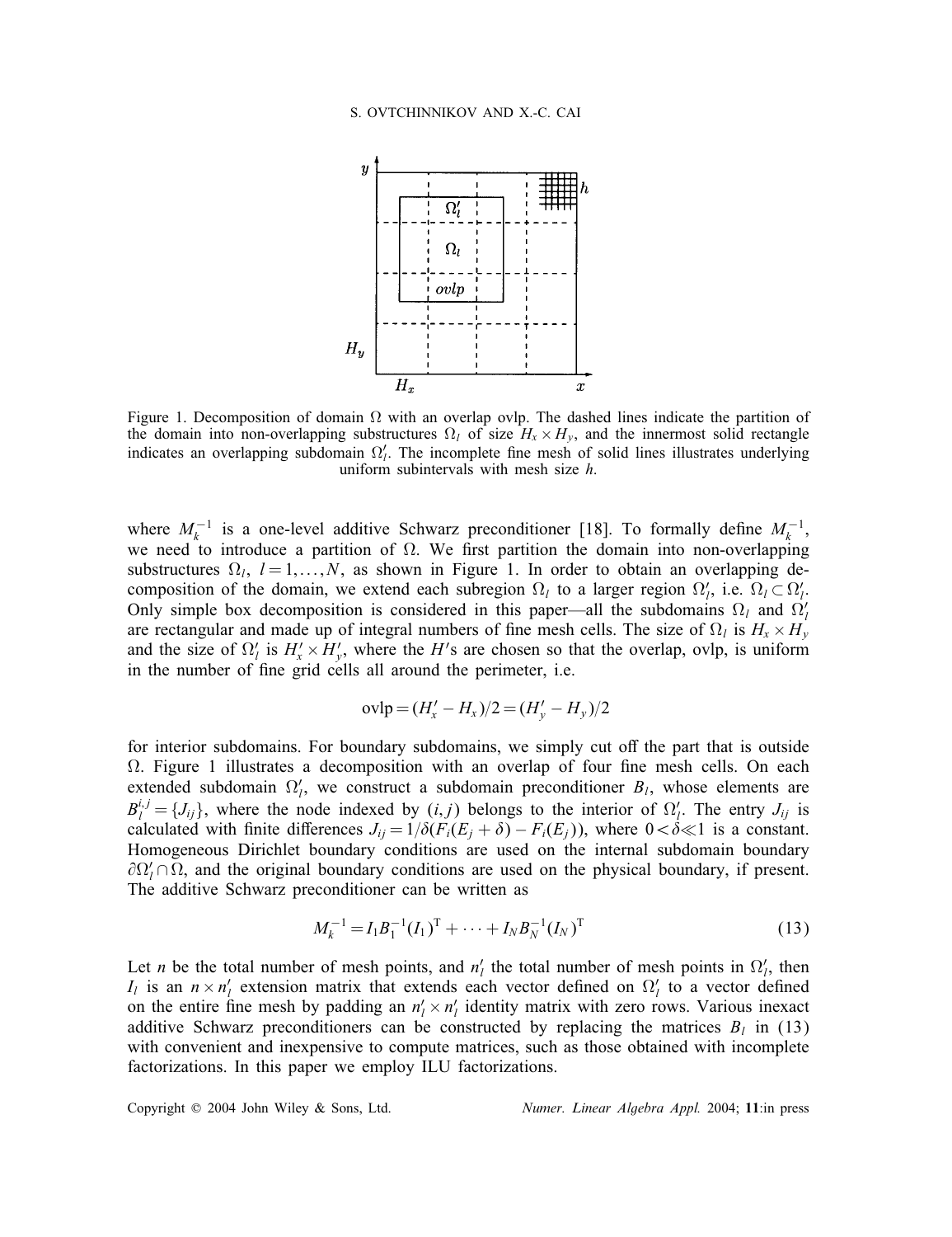#### ONE-LEVEL NEWTON–KRYLOV–SCHWARZ ALGORITHM

## 4. PARALLEL IMPLEMENTATION AND NUMERICAL RESULTS

#### *4.1. Software*

We use Portable Extensible Toolkit for Scientific computation (PETSc), developed at Argonne National Laboratory [11], in our implementation of the NKS algorithm discussed in the previous section. In a nutshell, PETSc is a suite of data structures and functions encapsulating necessary components for building large-scale parallel and serial scientific applications. The code is written in a hostless manner and allows easy switching between different numbers of processors. Each processor is assigned one subdomain, and the information pertaining to the interior of a subdomain is uniquely owned by that processor. The processor stores subvectors and a block of the Jacobian matrix associated with an extended subdomain. At the beginning of every non-linear iteration, the E-dependent local blocks of the Jacobian, as well as the preconditioning matrices, are computed. The preconditioning matrices are factored, and the upper and lower triangular parts are stored. After the solution of each subproblem is obtained, those portions that lie within the overlapping regions are sent to neighbouring processors to complete collective operations. Participating processors communicate with each other by message passing using MPI.

### *4.2. Test case and problem parameters*

In our numerical tests  $\Omega$  is a unit square, uniformly partitioned into rectangular meshes up to  $2048 \times 2048$  in size. We assume the following boundary conditions, see Figure 2:

- On  $\Gamma_2$  and  $\Gamma_4$ , we assume  $\partial E/\partial n = 0$ , where  $n = (n_x, n_y)$  is the unit outward normal.
- On  $\Gamma_1$ , we impose the influx condition

$$
\frac{1}{4}E = \frac{1}{2}D_L(E)\frac{\partial E}{\partial x} = -E_{\text{influx}}
$$



Figure 2. Physical domain with a middle inset. The inset is positioned in  $(\frac{1}{3}, \frac{2}{3})$  in both x and y directions. Inside the inset the atomic number  $Z = 10$ , and  $Z = 2$  outside the inset.  $\Gamma_1$  is the influx boundary and  $\Gamma_3$  is the outflux boundary. No energy transport is allowed across  $\Gamma_2$  and  $\Gamma_4$  boundaries.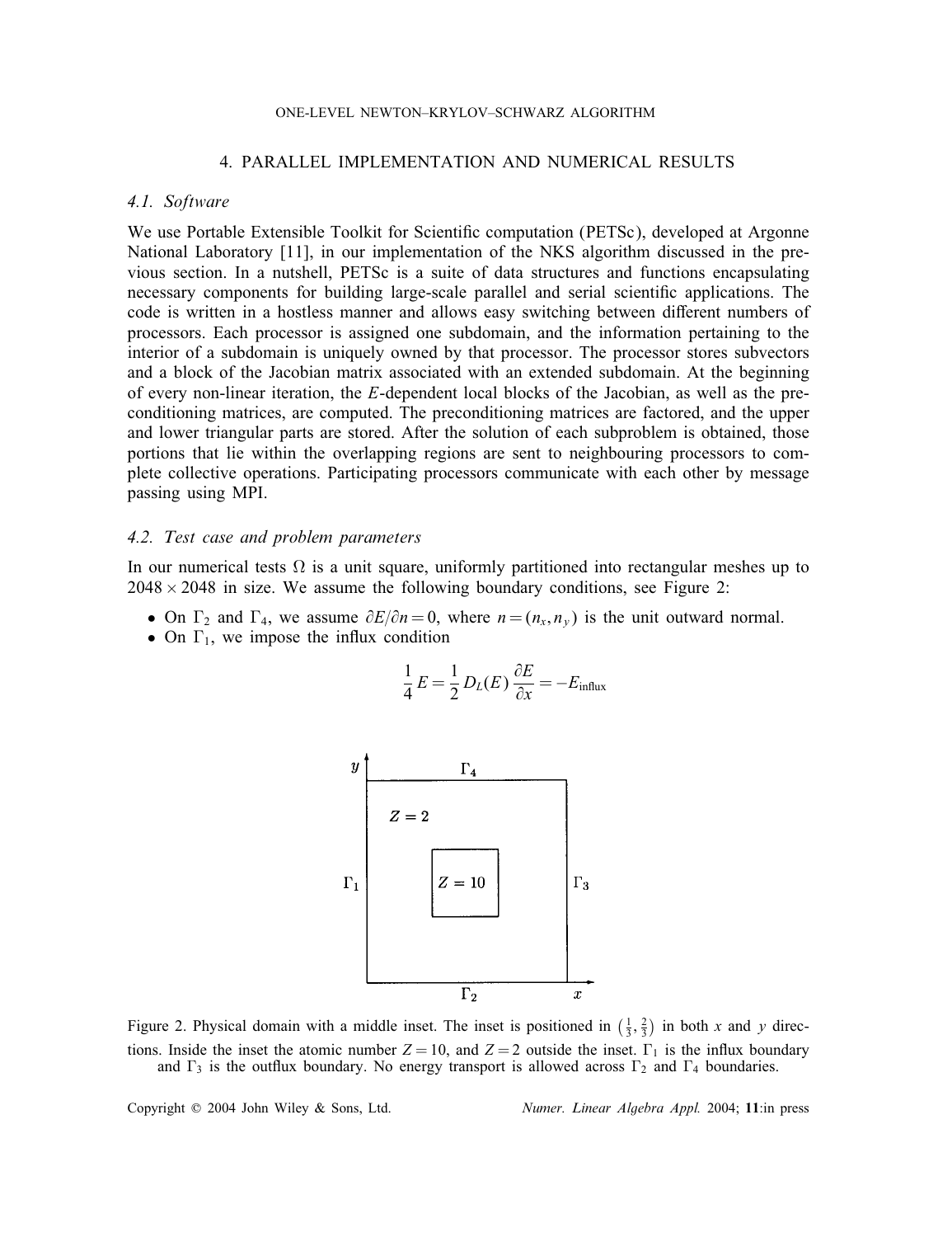where  $E_{\text{influx}}$  is the energy influx in the direction of the outward normal. In our tests, we set  $E_{\text{influx}} = 2500.0$  which is, according to Reference [1], in the range of large influx values.

• On  $\Gamma_3$ , we impose the outflux condition

$$
\frac{1}{4}E + \frac{1}{2}D_L(E)\frac{\partial E}{\partial x} = E_{\text{outflux}}
$$

where  $E_{\text{outflux}} = 0.25$  is the outflux of energy in the direction of the outward normal.

The  $E_{\text{influx}}$  parameter plays an important role. If this parameter is small, then the equation is easy to integrate, and the solution is smooth. As  $E_{\text{influx}}$  increases, the solution develops a sharp front, and the integration of the system becomes increasingly difficult. For large values of the influx parameter the non-linear iterative process may break down thus preventing the algorithm from obtaining a meaningful solution. The break-down exhibits itself by ushering the system into a stagnation mode, when the non-linear residual either stops decreasing, or decreases by a very small fraction. In our experiments we use  $E_{\text{influx}} = 2500.0$  which is already in the high value range.

Note that the material in  $\Omega$  is inhomogeneous.  $\Omega$  is partitioned into two sub-regions with different atomic numbers  $Z$ , as shown in Figure 2. Therefore, the value of the diffusion coefficient  $D<sub>L</sub>$  depends on the spatial co-ordinates x and y.

A number of parameters needs to be specified for a successful run of the NKS algorithm. Below we mention the values of each parameter that we use in numerical experiments:

- Finite-differencing parameter,  $\delta$ . We compute the Jacobian system at each Newton iteration by a multicoloured finite difference method with the parameter  $\delta$ . We have observed that the  $\delta$ -parameter is important for the convergence of Newton iterations. The choice of a numerical value for the  $\delta$ -parameter depends on both the fine mesh size h and the time step. For the mesh sizes of  $128 \times 128$ ,  $256 \times 256$ ,  $512 \times 512$ ,  $1024 \times 1024$  and the time step  $\Delta t = 0.001$  we set  $\delta = 10^{-10}$ . For the 2048 × 2048 mesh and time step  $\Delta t = 0.001$  $\delta$  is reduced to 10<sup>-12</sup>.
- Non-linear solver. The initial guess is a uniform energy distribution  $E_{i,j} = 1$ . We declare the non-linear convergence if the condition  $||F(E_k)|| \le 10^{-8}||F(E_0)||$  is satisfied.
- Linear solver. The convergence tolerance for the linear iterative solver at each Newton iteration,  $\eta_k$ , is 10<sup>-6</sup>. We restart GMRES at every 30th iteration.
- Decomposition of  $\Omega$ . We always set the number of subdomains to be equal to the number of processors. Depending on the mesh size, we employ 1–256 processors in our numerical experiments.
- Overlap size, ovlp. In this paper, we assume that the same number of fine mesh cells, ovlp∈[1,20], is extended in both x and y directions.

## *4.3. Accuracy of the numerical solution*

In general, the solution of the two-dimensional equilibrium radiation diffusion results in a energy/temperature surface. Frequently, the analogy of a temperature wave, originating at one side of the domain and propagating to the other side, is used to describe the solution. The shape of this wave depends on the boundary conditions and the material properties of the interior domain points. Figure 3 shows some sample solution contour plots on a  $128 \times 128$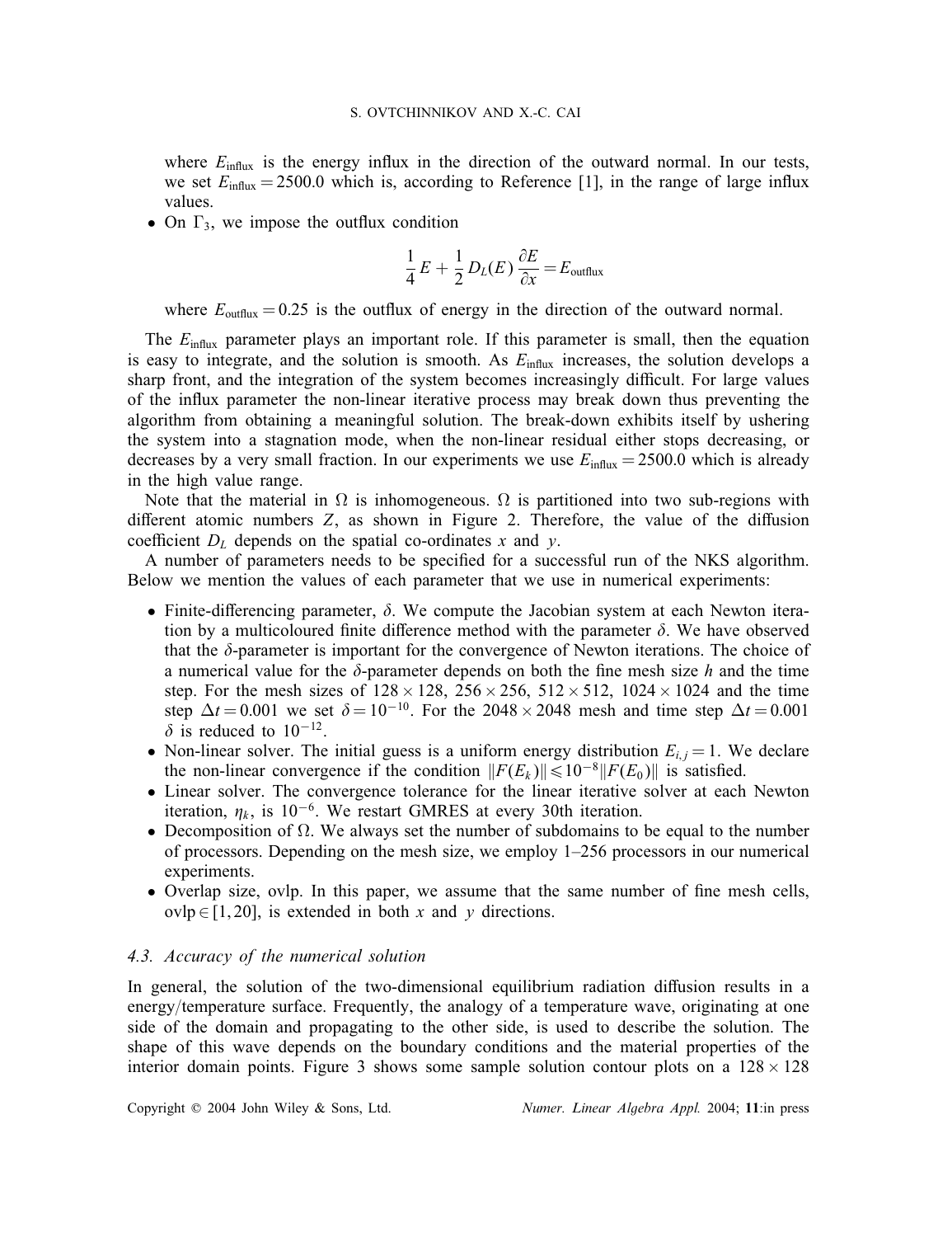

Figure 3. Contour plots of the solution on a  $128 \times 128$  mesh with  $\Delta t = 0.001$ . The plots are positioned in left to right, top to bottom order.

mesh with time step  $\Delta t = 0.001$ . The contour plots are shown in the left–right, top–bottom order. We can observe a formation of the temperature wave on the left-hand side of the domain that travels to the right as the time-integration proceeds. Note that the multimaterial geometry of the domain effectively slows down the temperature wave propagation. The last contour plot presents the solution after 520 time steps. In our experiments, we investigate solutions obtained after up to 5000 time steps with a typical time step of  $\Delta t = 0.001$ .

Time accuracy is an important concern of our numerical simulation. Figure 4 demonstrates the high-profile plots of the solution when the elapsed time equals to 4.0. The 'high-profile' plot shows a solution profile at  $y = 0.5$ . The time integration is accomplished with  $\Delta t = 0.01$ ,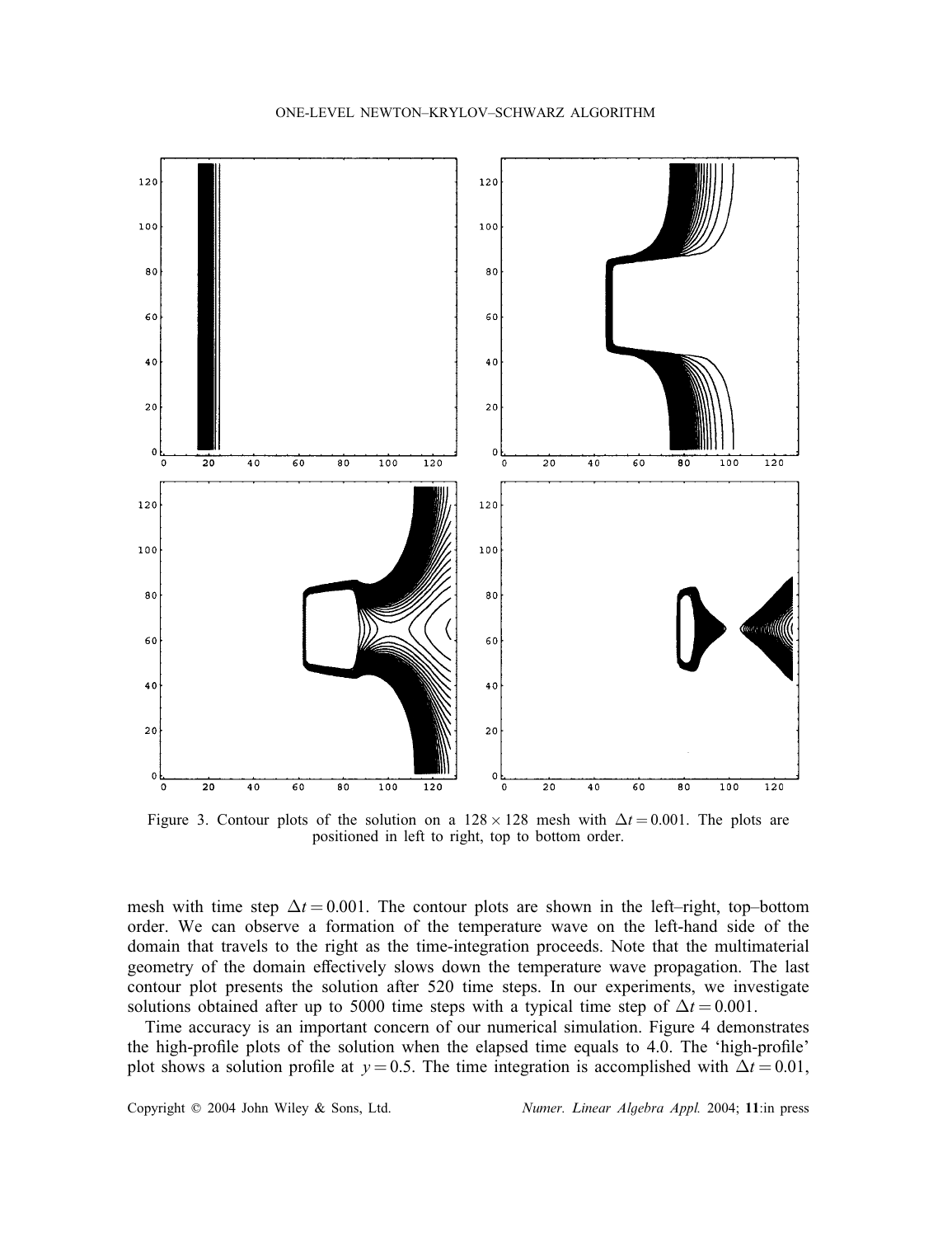

Figure 4. Comparative solution accuracy plots. Solution profiles at  $y = 0.5$  are shown at  $t = 4.0$ . Obtained with  $\Delta t = 0.01$  (\*), 0.001( $\star$ ), and 0.0001(). The left figure uses a 128 × 128 mesh and the right figure uses a  $256 \times 256$  mesh.

0.001 and 0.0001 on two meshes of size  $128 \times 128$  and  $256 \times 256$ . Solutions obtained with the  $\Delta t = 0.001$  and 0.0001 are very close to each other. Here we assume that a solution obtained with the smallest time step is the most accurate one. Our results show that time step of 0.01 is too inaccurate for our algorithm, and we choose  $\Delta t = 0.001$  as the working time step size for our experiments. The solution is non-convergent in the sense that the starting point of the temperature wave (after a certain number of time iterations) is not spatially fixed. As we refine the mesh, the location of starting point changes and the shape of the wave becomes better resolved.

## *4.4. Parallel performance and scalability studies*

In this subsection, we look at some machine-dependent properties of the algorithm. Our main concern is the scalability, which is the most important quality in evaluating a parallel algorithm. Indeed, if the scalability is poor, then the problems of realistic sizes may not be solved using a massively parallel approach. All CPU times reported here are obtained on an IBM SP2.

In Table I, we first study the scalability of the algorithm with respect to the number of processors. This kind of scalability shows how the domain partitioning (or the problem partitioning) affects the efficiency of the underlying solution methods. For this test, we use a fixed  $1024 \times 1024$  mesh, and 4–256 processors. The overlapping size is fixed at ovlp = 9 for all partitions. It is clear that the non-linear iterations are completely independent of the number of subdomains, or the number of processors.

Throughout the experiments, we use box partitions. For example, in the case of 4 processors, all subdomains are squares with side lengths equal to 0.5. In the case of 8 processors, we allocate 2 processors in the x direction, and 4 in the y direction. Resulting rectangular subdomains have side lengths 0.5 and 0.25. It turns out the shortest side length has a great impact on the number of GMRES iterations. For instance, the shortest side length is reduced from 0.5 to 0.25, when we go from 4 to 8 processors, and the average number of GMRES iterations increases from about 60 to 108. However, when the number of processors goes from 8 to 16, the shortest side length is not changed. In this case, the average number of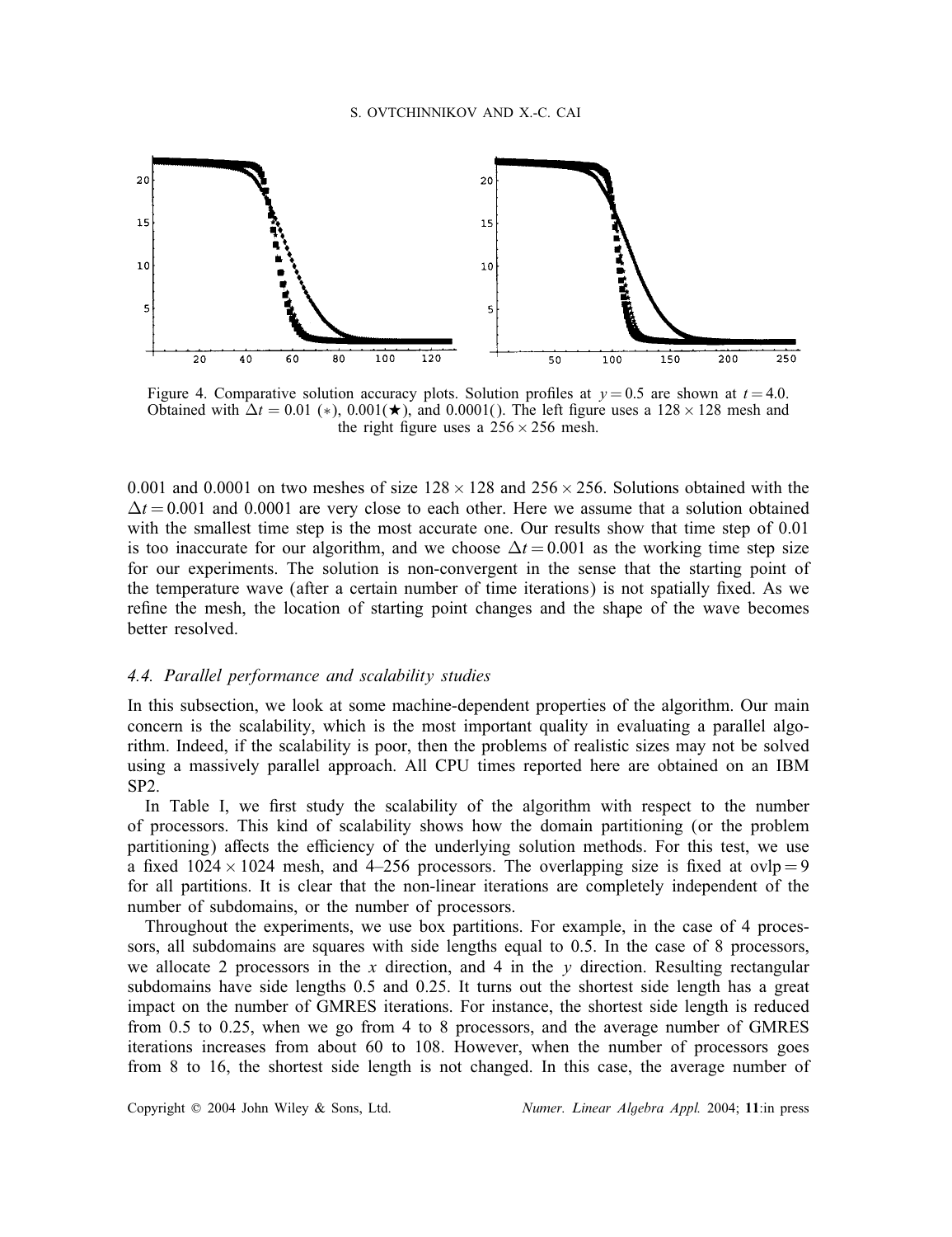Table I. Scalability with respect to the number of processors.  $1024 \times 1024$  mesh. ILU factorization for all subproblems. The Schwarz preconditioner overlap ovlp = 9. Time step  $\Delta t = 0.001$ , 20 time steps. The problem is solved with 256, 128, 64, 32, 16, 8 and 4 processors. Average non-linear iterations are taken per time step. Average linear iterations are taken per non-linear iteration.

| np  | Total linear<br>iterations | Average linear<br>iterations | Total nonlinear<br>iterations | Average nonlinear<br>iterations |
|-----|----------------------------|------------------------------|-------------------------------|---------------------------------|
| 4   | 7123                       | 59.9                         | 139                           | 7.1                             |
| 8   | 12867                      | 108.1                        | 139                           | 7.1                             |
| 16  | 12812                      | 107.7                        | 139                           | 7.1                             |
| 32  | 20396                      | 172.9                        | 138                           | 7.0                             |
| 64  | 20392                      | 172.8                        | 138                           | 7.0                             |
| 128 | 31957                      | 268.6                        | 139                           | 7.1                             |
| 256 | 32201                      | 272.9                        | 138                           | 7.0                             |

GMRES iterations stays near a constant 108. This indicates that the shape of the subdomain has an impact on the number of linear iterations, but not at all on the non-linear iterations.

Ignoring the shape factor, if we look at the cases corresponding to 4, 16, 64 and 256 processors in Table I, we observe that the number of linear GMRES iterations increases as we increase the number of processors.

To further understand the linear scalability, we present the number of GMRES iterations with three different mesh sizes and ten different overlapping sizes in Table II. For a fixed mesh size and a fixed number of processors, the smallest number of iterations often corresponds to the large overlap case. This observation is quite different from the results obtained by solving Poisson's equation when small overlap is often as good as large overlap [16]. Let  $H$  be the diameter of the subdomain, from Table II, we can tell that even if we fix the ratio

# H

## ovlp

and refine the mesh from  $1/256$  to  $1/512$  to  $1/1024$ , the number of GMRES iterations is not close to a constant. This is again very different from the estimates obtained with the usual additive Schwarz theory for elliptic equations [16] and for parabolic equations [14]. However, in practice, what really matters is the CPU time. Below we look at the CPU-time scalability of the algorithm.

Table III shows our results for the total number of non-linear iterations and the CPU-time as a function of the number of subdomains and the overlapping size. We fix the mesh to  $1024 \times 1024$  and the time step size to  $\Delta t = 0.001$ . The total number of time steps is 20. Here again, we observe that the total number of non-linear iterations is practically independent of the number of processors and the overlapping size ovlp. Unlike the number of non-linear iterations, the CPU-time depends on both the subdomain size and the overlap. The most apparent observation with respect to the CPU-time data is that the optimal overlap size is not small. Indeed, for cases with 128, 64, 32, 16, 8 and 4 processors the best CPU-time results correspond to the overlap of 10. Table IV summarizes the results on how the total numbers of non-linear iterations change across meshes of dierent sizes. We see that the total number of non-linear iterations is nearly independent of the fine mesh size.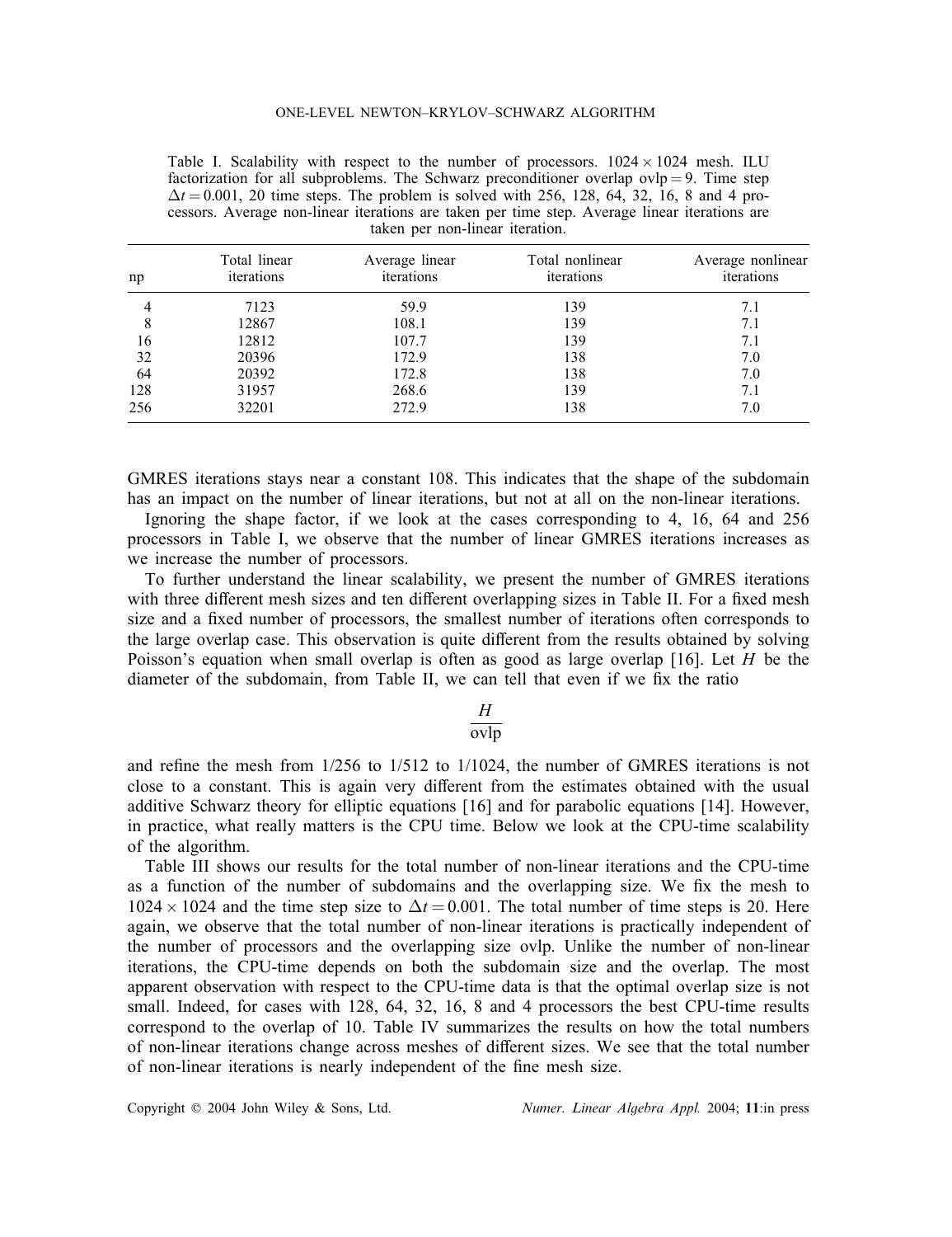#### S. OVTCHINNIKOV AND X.-C. CAI

| ovlp                    | $np = 256$ | $np = 128$ | $np = 64$               | $np = 32$ | $np = 16$ | $np = 8$ | $np = 4$ |
|-------------------------|------------|------------|-------------------------|-----------|-----------|----------|----------|
|                         |            |            | $256 \times 256$ mesh   |           |           |          |          |
| 1                       | 136.9      | 133.3      | 83.1                    | 81.7      | 50.3      | 49.9     | 29.1     |
| 2                       | 116.4      | 114.2      | 74.1                    | 73.0      | 47.5      | 47.1     | 25.3     |
| 3                       | 100.5      | 98.6       | 66.1                    | 264.8     | 43.1      | 42.9     | 23.2     |
| $\overline{\mathbf{4}}$ | 89.8       | 89.2       | 60.6                    | 59.3      | 39.3      | 38.9     | 21.5     |
| 5                       | 81.7       | 79.5       | 55.7                    | 54.1      | 36.3      | 36.4     | 20.5     |
| 6                       | 75.0       | 73.6       | 50.9                    | 50.0      | 34.3      | 33.9     | 19.6     |
| 7                       | 71.0       | 68.0       | 47.9                    | 46.9      | 32.1      | 31.6     | 18.9     |
| 8                       | 63.2       | 60.9       | 45.0                    | 44.0      | 30.6      | 30.0     | 18.1     |
| 9                       | 58.3       | 56.7       | 42.6                    | 41.6      | 29.2      | 28.6     | 17.9     |
| 10                      | 56.5       | 56.0       | 40.4                    | 39.5      | 27.7      | 27.3     | 17.6     |
|                         |            |            | $512 \times 512$ mesh   |           |           |          |          |
| 1                       | 264.5      | 256.6      | 151.7                   | 151.2     | 93.5      | 92.7     | 52.8     |
| 2                       | 224.7      | 220.7      | 139.2                   | 137.7     | 87.7      | 87.1     | 45.6     |
| 3                       | 192.3      | 187.7      | 125.4                   | 124.3     | 80.0      | 79.8     | 41.3     |
| 4                       | 171.1      | 169.7      | 114.3                   | 113.9     | 72.5      | 72.4     | 38.1     |
| 5                       | 158.2      | 156.3      | 104.8                   | 104.1     | 67.9      | 67.6     | 35.3     |
| 6                       | 148.3      | 144.7      | 98.9                    | 98.1      | 64.8      | 64.4     | 33.4     |
| 7                       | 139.6      | 136.5      | 93.0                    | 92.3      | 61.3      | 61.0     | 32.1     |
| 8                       | 132.8      | 129.5      | 87.4                    | 86.9      | 58.5      | 58.6     | 31.1     |
| 9                       | 126.9      | 122.9      | 82.9                    | 81.4      | 56.5      | 56.2     | 30.3     |
| 10                      | 121.1      | 116.3      | 77.9                    | 77.6      | 54.3      | 54.0     | 29.6     |
|                         |            |            | $1024 \times 1024$ mesh |           |           |          |          |
| 1                       | 538.1      | 522.2      | 324.5                   | 321.6     | 199.6     | 197.0    | 101.1    |
| $\overline{c}$          | 458.6      | 461.6      | 294.6                   | 294.8     | 181.7     | 183.0    | 84.5     |
| 3                       | 395.5      | 393.0      | 266.0                   | 263.8     | 167.9     | 167.1    | 76.0     |
| 4                       | 357.7      | 352.2      | 241.8                   | 242.2     | 151.8     | 149.2    | 69.2     |
| 5                       | 332.5      | 316.5      | 228.8                   | 226.7     | 137.8     | 137.4    | 64.7     |
| 6                       | 311.6      | 307.3      | 214.6                   | 212.5     | 127.7     | 126.3    | 62.2     |
| 7                       | 294.3      | 290.6      | 196.6                   | 197.5     | 118.8     | 117.6    | 61.5     |
| 8                       | 280.9      | 279.3      | 185.1                   | 184.0     | 114.2     | 113.0    | 60.7     |
| 9                       | 272.9      | 266.6      | 173.5                   | 175.7     | 109.5     | 108.1    | 59.9     |
| 10                      | 261.4      | 257.9      | 165.0                   | 164.4     | 105.4     | 104.3    | 58.9     |

Table II. Average numbers of GMRES iterations. Three different meshes  $256 \times 256$ ,  $512 \times 512$ and  $1024 \times 1024$ . Overlapping size, ovlp varies from 1 to 10. The problem is solved with 256, 128, 64, 32, 16, 8 and 4 processors.

In Figure 5, we present some fixed mesh scalability results using two mesh sizes. In the left figure, we use the usual scalability factor

$$
t(8)/t(np) \tag{14}
$$

where  $t(8)$  denotes the CPU-time obtained with 8 processors and  $t(np)$  denotes the CPU-time obtained with np processors. In the left figure we solve the problem on a  $1024 \times 1024$  mesh with  $\Delta t = 0.001$  and the overlap ovlp = 10. The heights of the bars are calculated according to formula (14). In the figures the straight line indicates a linear dependence, or a linear speed-up. We observe that with up to 64 processors the results exhibit a superlinear speed-up.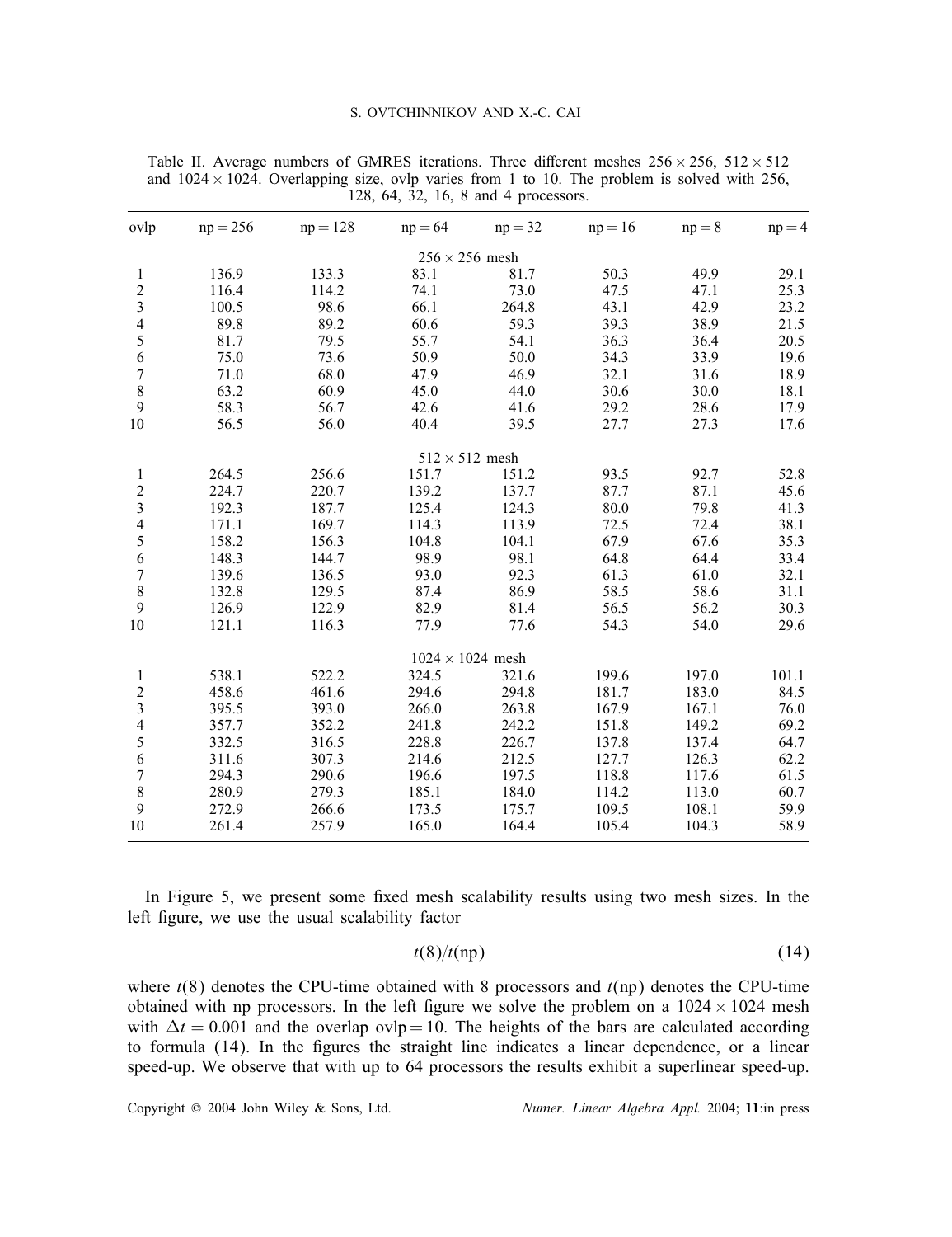| ovlp | $np = 256$ | $np = 128$ | $np = 64$                             | $np = 32$ | $np = 16$ | $np = 8$ | $np = 4$ |
|------|------------|------------|---------------------------------------|-----------|-----------|----------|----------|
|      |            |            | Total number of non-linear iterations |           |           |          |          |
| 2    | 138        | 138        | 137                                   | 139       | 140       | 138      | 139      |
| 4    | 138        | 140        | 138                                   | 138       | 136       | 137      | 141      |
| 6    | 139        | 139        | 136                                   | 138       | 139       | 138      | 138      |
| 8    | 138        | 137        | 137                                   | 137       | 138       | 139      | 139      |
| 10   | 138        | 138        | 137                                   | 138       | 136       | 137      | 137      |
|      |            |            | CPU time(s)                           |           |           |          |          |
| 2    | 393        | 511        | 618                                   | 1540      | 3060      | 7325     | 7724     |
| 4    | 317        | 422        | 536                                   | 1331      | 2582      | 6192     | 6895     |
| 6    | 299        | 400        | 504                                   | 1207      | 2317      | 5478     | 6250     |
| 8    | 299        | 376        | 467                                   | 1103      | 2140      | 5047     | 6135     |
| 10   | 302        | 368        | 441                                   | 1048      | 2004      | 4736     | 5933     |

Table III. Total number of non-linear iterations and CPU time in second  $1024 \times 1024$  mesh. ILU factorization for all subproblems. The Schwarz preconditioner overlap ovlp varies from 2 to 10. The problem is solved with 256, 128, 64, 32, 16, 8 and 4 processors. Time step size is  $\Delta t = 0.001$ .

Table IV. Total number of non-linear iterations as a function of the subdomain and fine mesh sizes.  $\Delta t = 0.001$ , 20 time steps, ovlp = 10.

| Mesh               | $np = 256$ | $np = 128$ | $np = 64$ | $np = 32$ | $np = 16$ | $np = 8$ |
|--------------------|------------|------------|-----------|-----------|-----------|----------|
| $256 \times 256$   | 123        | 123        | 123       | 123       | 123       | 123      |
| $512 \times 512$   | l 50       | 150        | 150       | 150       | 150       | 150      |
| $1024 \times 1024$ | 138        | 138        | 137       | 138       | 136       | 137      |
| $2048 \times 2048$ | 123        | 123        | 123       | 123       | 123       | 123      |



Figure 5. CPU time scalability.  $\Delta t = 0.001$ , 20 time steps, ovlp = 10. Numbers on the x-axis are the numbers of processors. Left figure:  $1024 \times 1024$  mesh, bar height =  $t(8)/t(np)$ . Right figure:  $2048 \times 2048$  mesh, bar height = t(16)/t(np).

Copyright ? 2004 John Wiley & Sons, Ltd. *Numer. Linear Algebra Appl.* 2004; 11:in press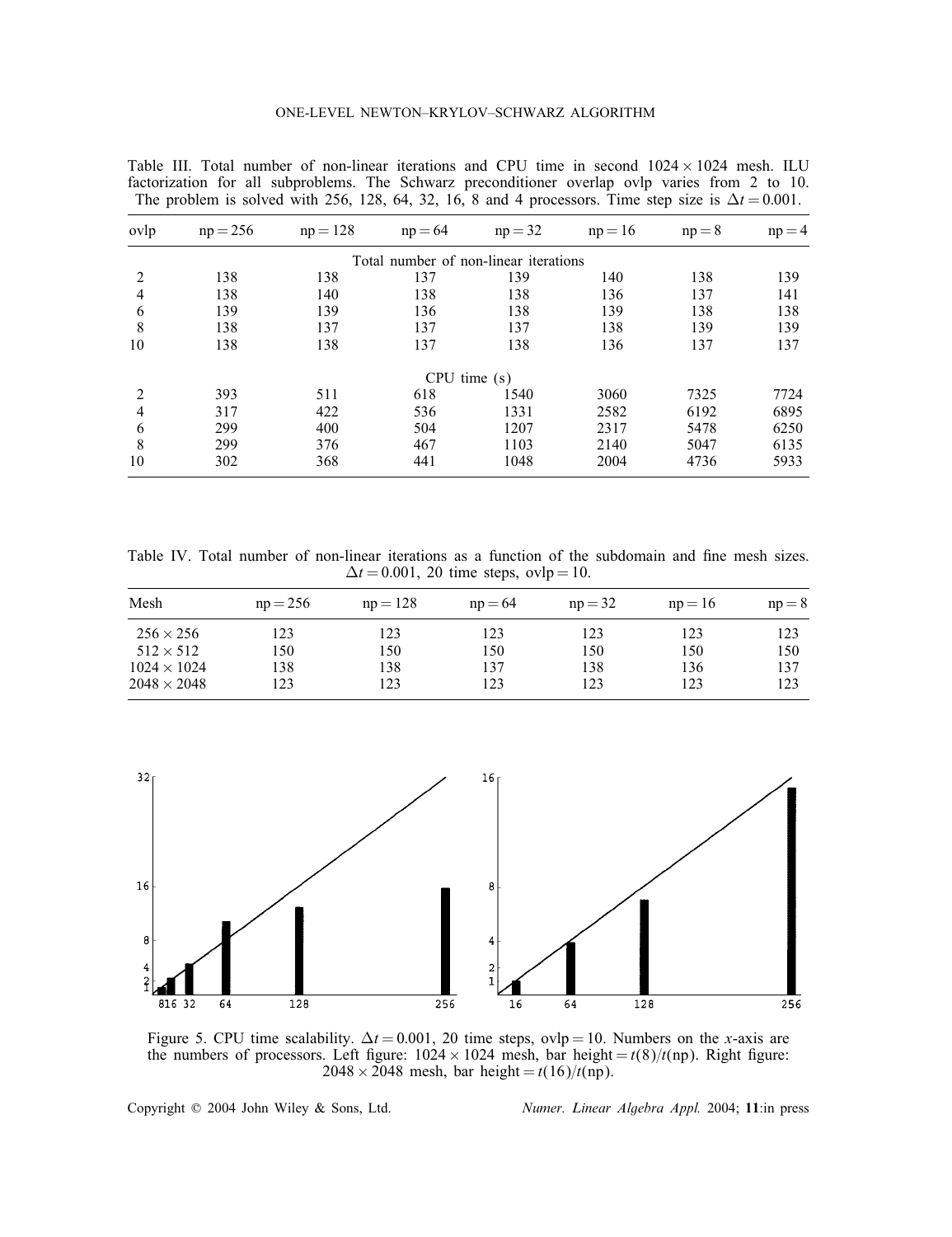Table V. Parallel efficiency results with  $\Delta t =$ 0.001, 20 time steps,  $ovlp = 10$ ,  $1024 \times 1024$ mesh, speed-up =  $t(8)/t(np)$ .

| Speed-up | Parallel efficiency |
|----------|---------------------|
| 1.00     | 100                 |
| 2.36     | 118                 |
| 4.52     | 113                 |
| 10.75    | 134                 |
| 12.86    | 80                  |
| 15.69    | 49                  |
|          |                     |

Table VI. Parallel efficiency results with  $\Delta t =$ 0.001, 20 time steps,  $ovlp = 10$ ,  $2048 \times 2048$ mesh, speed-up  $= t(16)/t(np)$ .

| np  | Speed-up | Parallel efficiency |
|-----|----------|---------------------|
| 16  | 1.00     | 100                 |
| 64  | 3.84     | 96                  |
| 128 | 7.00     | 87                  |
| 256 | 15.27    | 95                  |

However, starting with 128 processors, the algorithm no longer has its speed-up advantage. Corresponding parallel efficiency results are reported in Table V. Our working hypothesis is that the  $1024 \times 1024$  mesh is not fine enough for the high number of processors. Thus, if we refine the mesh, the linear speed-up behaviour, will be restored. In the right figure we show results obtained on a  $2048 \times 2048$  mesh. In this figure, the bar height is calculated using

## $t(16)/t(np)$

since the problem is harder to solve with 8 processors due to the memory limitation. We observe, that the linear speed-up is, indeed, restored on the finer mesh.

The right figure in Figure 5 shows that the CPU time scalability of the NKS-based solver is quite good, even though the number of linear iterations based scalability is disappointing according to Tables I and II. Table VI shows corresponding parallel efficiency measurements.

## 5. CONCLUSIONS

A parallel Newton–Krylov–Schwarz-based non-linearly implicit algorithm is developed and tested for a multimaterial radiation diffusion problem with a rather large influx boundary condition in a two-dimensional domain. The parallel software is constructed using PETSc,